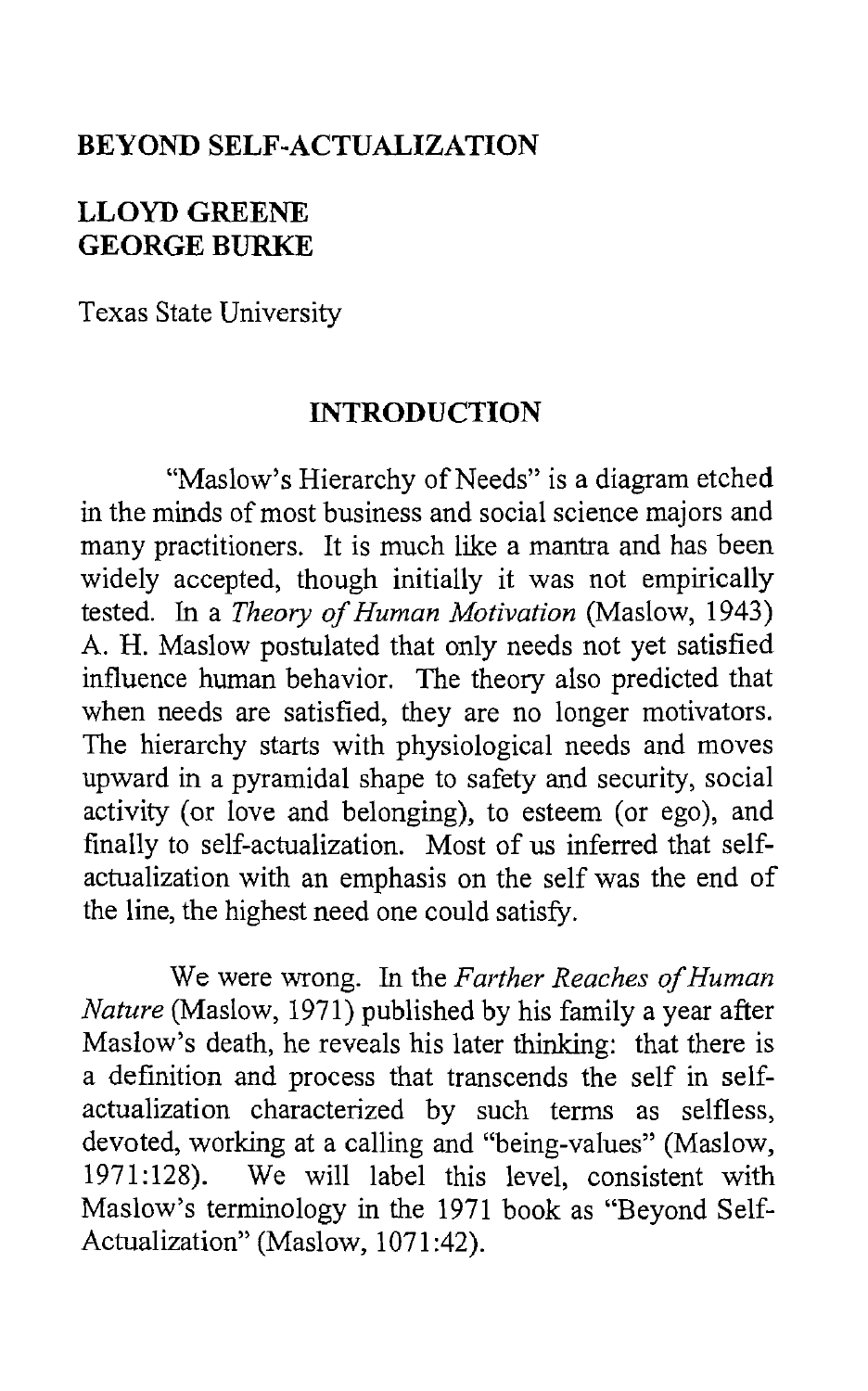This paper seeks to accomplish four tasks: (1) To provide an orderly introduction that briefly summarizes a typology of motivation theory espoused in 1941 (2) To elaborate on and diagram Maslow's early theory *.(3)* To introduce the work of Maslow that transcends his 1943 model and proposes a modification to that model and (4) To discuss the managerial implications and applications of the expanded model.

## **"CONTENT" MOTIVATION: A DEFINITION**

Maslow's hierarchy of needs is categorized as a content theory of motivation. Content theories study the things, rather than the processes, that motivate people. Rakich, Longest and Darr (2000:274) express the widespread recognition of Maslow's hierarchy by stating: "Perhaps the most widely recognized content theory of motivation-and certainly one of the most important and enduring-was developed by Abraham Maslow."

A psychologist by training, Maslow advanced a theory with two major premises: (1) that human beings, by nature, want things and are motivated to acquire things that they do not have, and (2) that once one set of needs are satisfied, those needs are no longer a motivator (Maslow, 1943).

Figure 1 illustrates Maslow's hierarchy of five basic needs. From lowest, meaning the most basic to sustain life to highest, the five need categories, according to Maslsow (1943), begin with basic physiological needs. These include water, air, food, and shelter, which are all necessary for survival. After physiological needs are met and one can survive, then the person attempts to find safety and security.

Applying the theory to the workplace, job security is a major concern after one has basic needs fulfilled and has become employed. According to Rakich, et. al.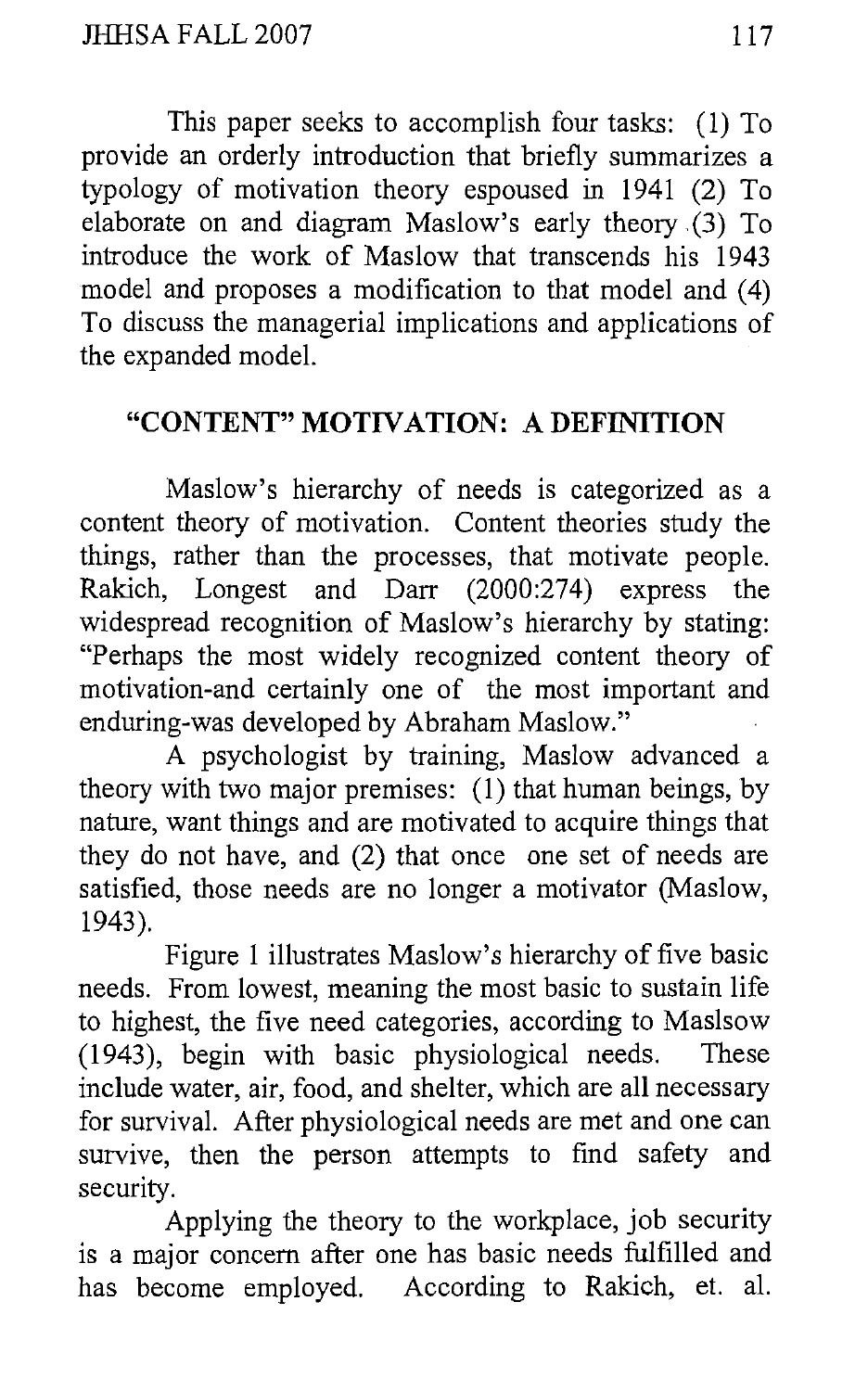(2000:775), health insurance also helps people meet these security needs. The approximately forty-four million uninsured people in the U.S. makes safety a largely unmet need.

Figure 1: Maslow's hierarchy of needs.

#### **Being Needs**

Self-actualization Esteem Needs Belonging Needs Safety Needs Physiological Needs

## **Deficit Needs**

Source: http://www/age: 2

Once safety and security needs are met, social needs become a motivator. The social needs recognize that humans are social beings and want to have their lives nurtured through significant associations with others. Such needs can be met partially by family and relationships outside of work, such as religious affiliations. Employment fulfills a major part of our social needs, as employees form friendships with co-workers. Employer sponsored team activities such as softball and bowling leagues further meet social needs.

The fourth level "ego" (also referred to as "esteem" needs) includes the need for recognition and respect from others. Examples in the healthcare area include "employee of the month," a letter of commendation, praise for a job well done, and self respect. Given the team or group orientation and organization of much of health care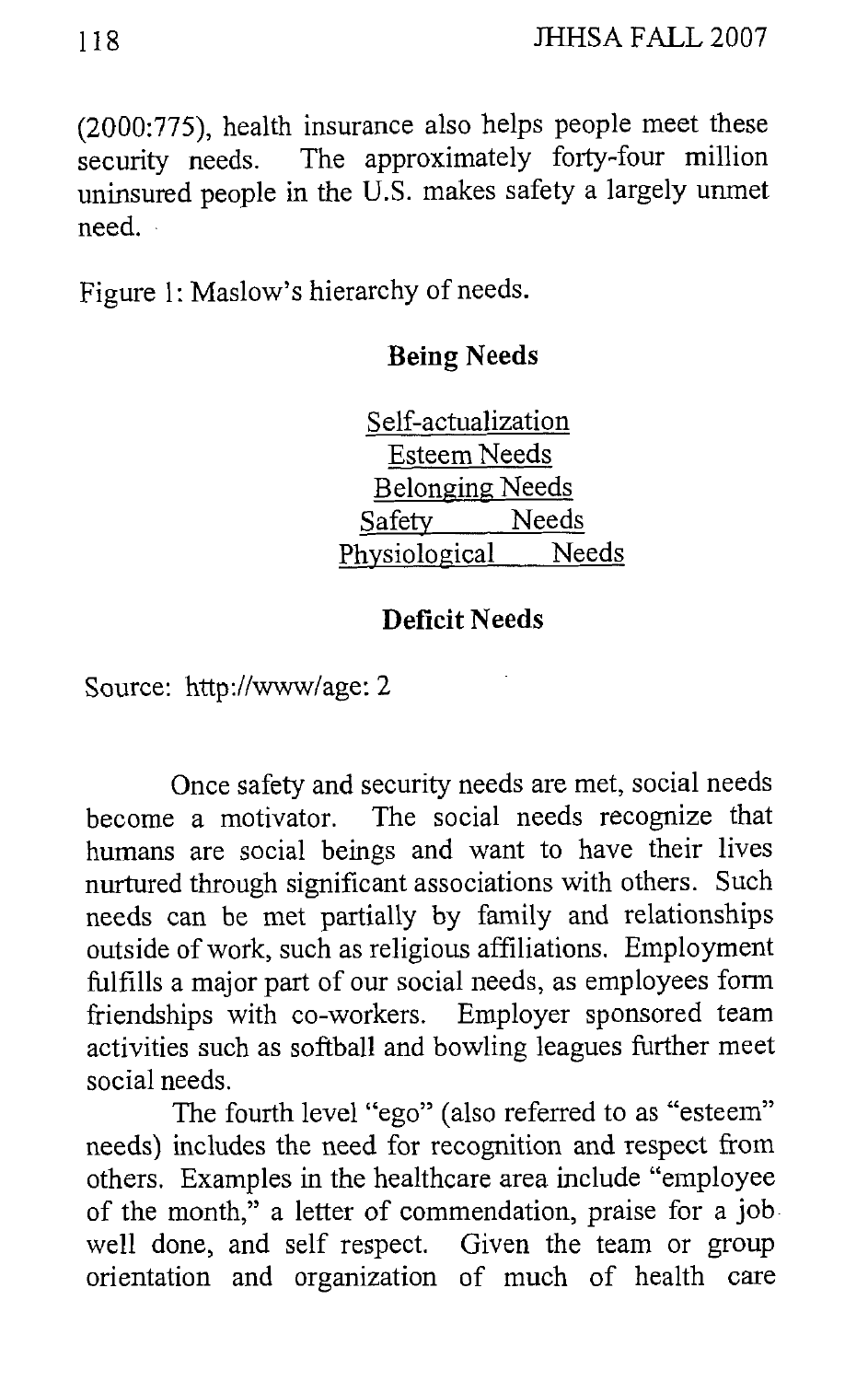delivery esteem needs might more appropriately be met through rewarding collective activity. Coupled with the thinking that process predicts quality (Deming, 1986) more than individual effort, hiring staff who have esteem needs met, at least in part, through team effort, and providing team oriented bonuses, or other rewards could approaches to addressing this need. Maslow referred to the four levels of need already discussed as "Deficit Needs," because he saw these as needs essential to sustaining life (http://ww/age:2).

The fifth and last level of the pyramid is distinctly different from the previous four. Maslow used the term "Being Needs" in contrast to "Deficit Needs" to describe this level. He also used the term "growth needs." The fifth level, self-actualization, is also termed self-fulfillment by Rakich, et. al. (2000) and as noted earlier is frequently interpreted as a focus on self.

In a later development of his theory, Maslow describes a level beyond self-actualization. In the next sections we will explore in more detail what we believe Maslow meant by this new level and ways to move beyond self-actualization as informed by this meaning.

## **BEYOND SELF-ACTUALIZATION MASLOW REVISITED**

Maslow's use of the term "self-actualizing" is often thought of as having an inner focus i.e. differentiation of self, psychological integration or achieving some level of personal notential. The goal is to "better" the self. A personal potential. The goal is to "better" the self. closer examination of the concept as he further developed it seems to point to an opposite meaning. Based on his research and views expressed in the *Farther Reaches* of *Human Nature* (Maslow, 1971) a more accurate term could be "selfless-actualization" indicating human development beyond the self in self-actualization.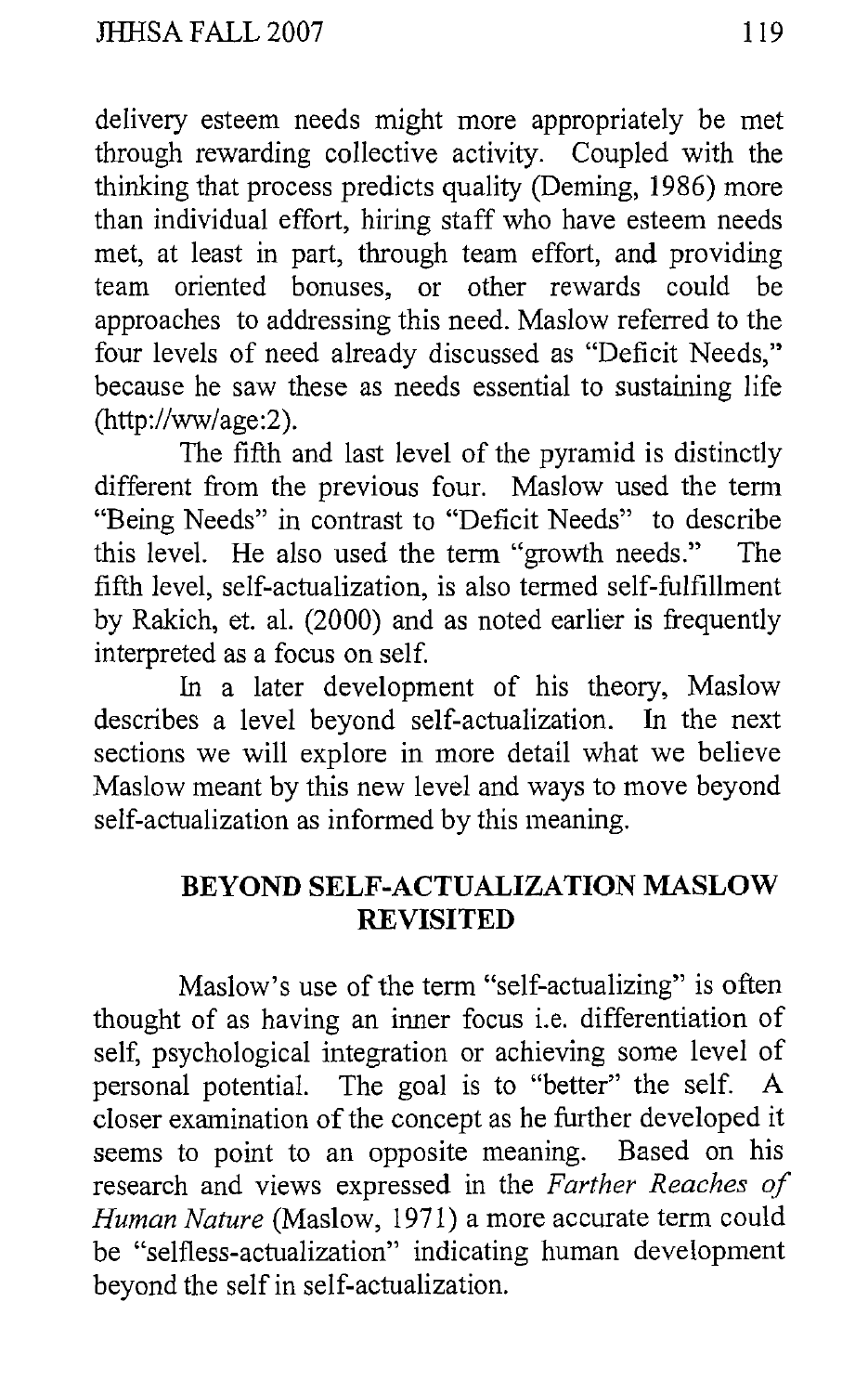Maslow's message is that to achieve peak experience people must move from self to other. Social justice, generativity, and transformative thinking and acting are all concepts that could be associated with this orientation. The fimdamental idea is that people must move to a focus and concern for other people to achieve the highest level of human nature. People who move beyond self-actualization "are, without a single exception, involved in a cause outside of their skin: in something outside of themselves, some calling or vocation" (Maslow, 1971:42). This view is supported by, among others, Erik Erikson (1987) and Carl Rogers (1961). Both affirm in their research the concept of selflessness or the ability to look outside oneself as a critical characteristic of the highest level of human development. Figure 2 illustrates this interpretation of Maslsow's hierarchy by adding a new sixth level. As depicted in Figure 2 the self-actualizing stage becomes a precursor to "selfless-actualization" or "beyond self-actualization." In this sense personal work associated with meeting the self-actualization needs focuses on achieving a personal identity and complete acceptance of self.

There are several interesting dimensions associated with this interpretation of Maslow's hierarchy. One of these is creativity. Real creativity (not repackaging or adaptations) is a hallmark of "selfless-actualization." According to Maslow creativity means "being lost in the present, timeless, selfless and being outside oneself' (Maslow, 1971:59). Creativity as commonly conceived "consists of lightning striking you on the head in one great, glorious moment" (Maslow, 1971:77). The fact that people who create are in a general sense good workers tends to be lost in Maslow's view. "We have found that the sources of creativeness ie the generation of really new ideas are in the depths of human nature (Maslow, 1971: 56) or in selflessactualization (a term we use in this paper synonymously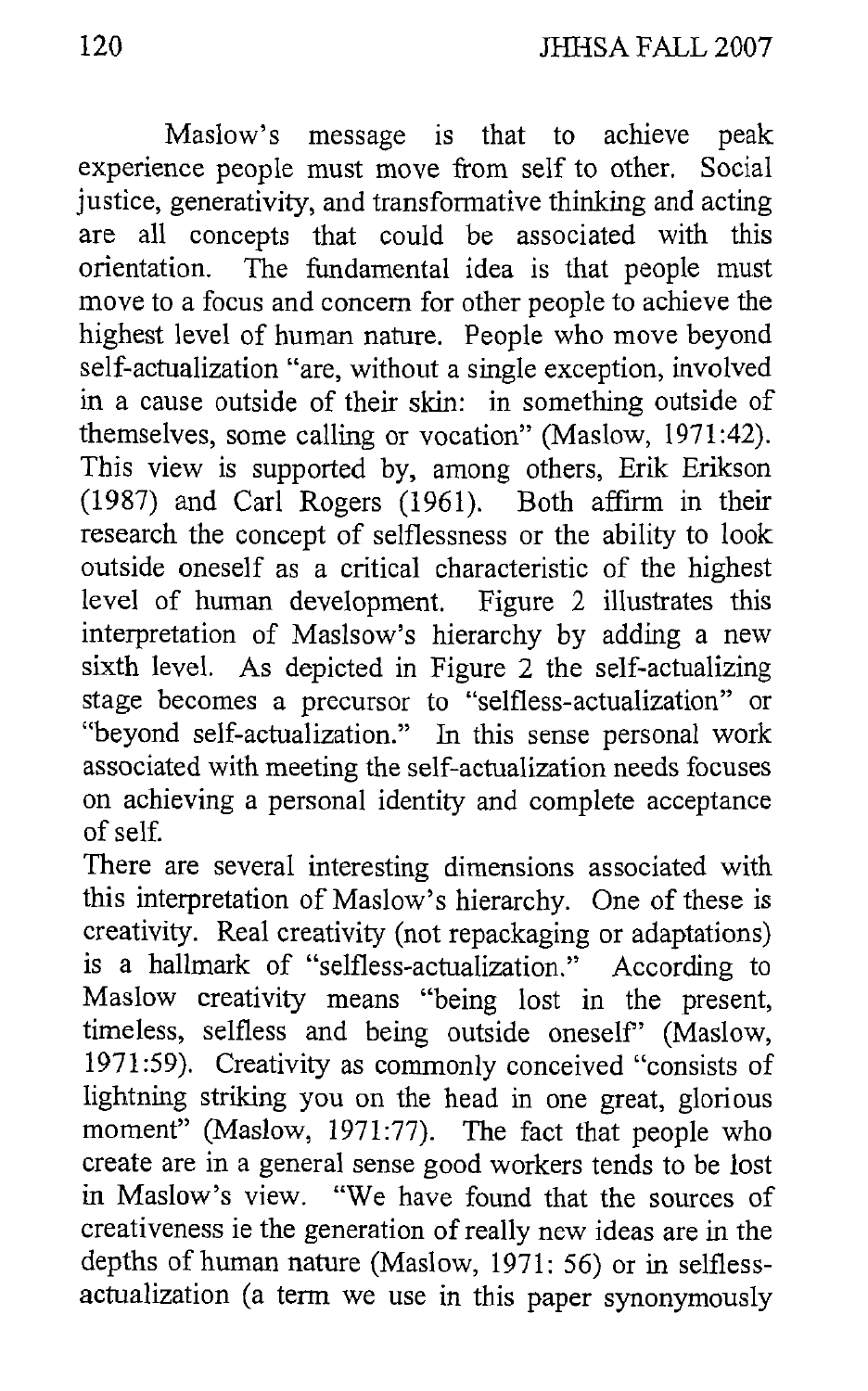Figure 2: Maslow's hierarchy with a new  $6<sup>th</sup>$  stage

*"SEL FLESS-A CTUALIZA TION" (BE YOl\I, SEL F-ACTUALIZ1 TION)* 

| SELF-                    |              |
|--------------------------|--------------|
| <b>ACTUALIZATION</b>     |              |
| <b>ESTEEM</b>            | <b>NEEDS</b> |
| <b>BELONGING</b>         | <b>NEEDS</b> |
| <b>SAFETY</b>            | <b>NEEDS</b> |
| PHYSIOLOGICAL            | <b>NEEDs</b> |
| (Source: author created) |              |

with "beyond self-actualization"). Maslow recommends that organizations need to find ways to permit people to be individualistic to encourage this "real" creativity. For example one healthcare organization that wants to undergo a cultural shift is seeking thoughts and approaches that would encourage employees to take more initiative. What this organization might be seeking are ways to encourage true creative expression.

Maslow writes, "The question is, who is interested in creativity? And my answer is that practically everyone is" (Maslow, 1971:92). "There is an immediate necessity for a viable political, social, or economic system and that is to turn out more creative people" (Maslow, 1971 :93). This is one, among many essential reasons to encourage the growth of individuals so that they become selflessactualizing. This seems to be particularly true in the healthcare arena where leaner staffing, retention and recruitment of staff are current and strategic concerns.

According to Maslow people who go "beyond selfactualization" share a pattern of behavior. They are authentic, genuine and bring the future to the present *i.e.*  what ought to be is! Maslow includes other descriptors such as: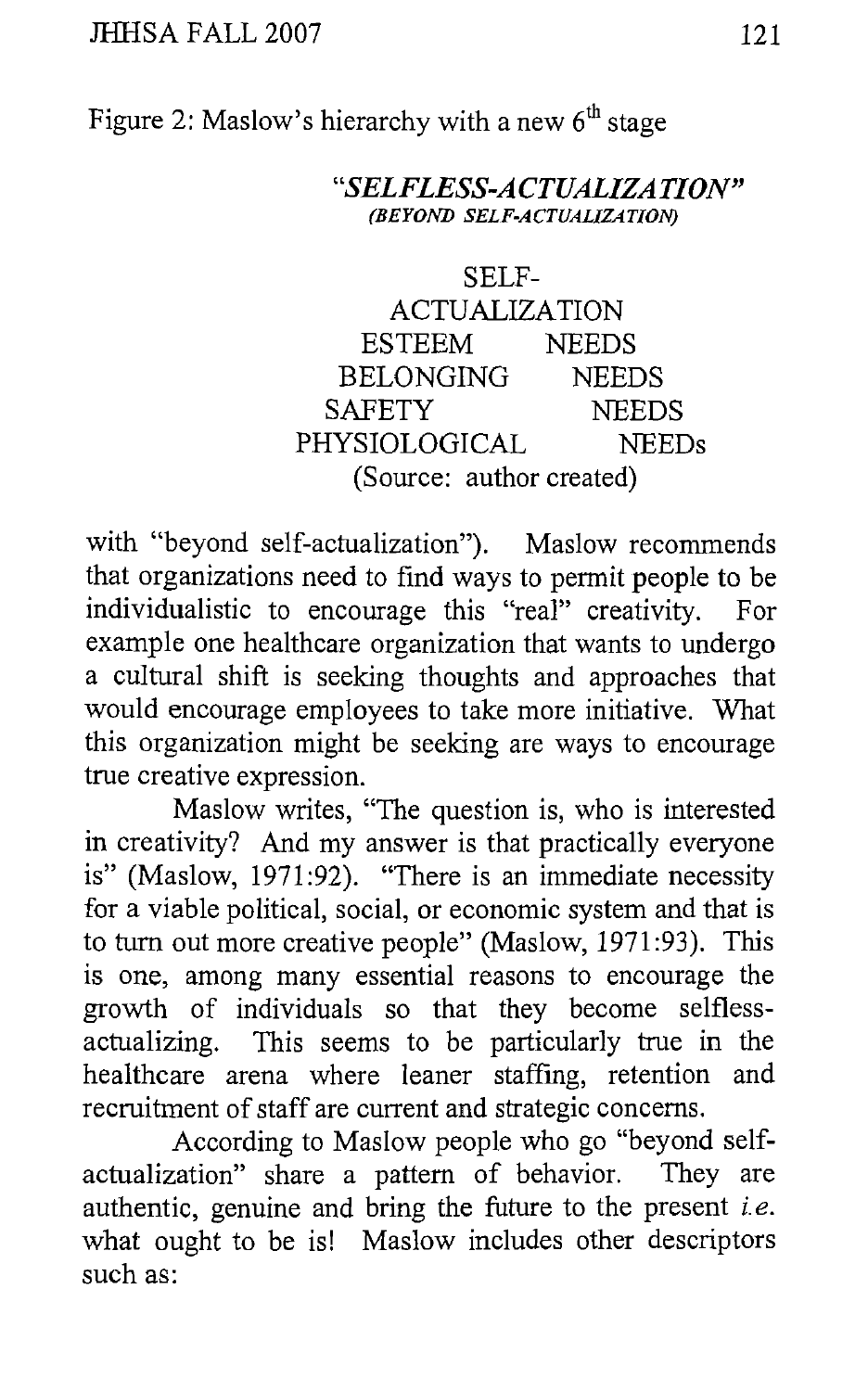- They try to set things right, to clean up bad situations
- They like to reward and praise others
- They are very practical and realistic, they like being  $\bullet$ effective
- They respond to the challenge of the job  $\bullet$
- They tend to be attracted to unsolved or difficult  $\bullet$ problems
- They tend to feel that everyone should have the opportunity to develop to their highest potential, to have a fair chance
- They enjoy greater efficiency, making an operation more neat, simpler, turning out a better product.
- (Source: Maslow, 1971).

If these are valued characteristics for a society, organization and individuals how can movement in this direction be influenced? And what outcomes could we predict? The next section will explore and attempt to answer these questions.

#### **BEYOND SELF-ACTUALIZATION: SO WHAT AND HOW?**

Two essential questions are associated with the notion that moving toward selfless-actualization is important for individuals, organizations and societies. Those questions are: Why and How? Is there a significant outcome and if so how would one engage in the process?

From a societal point of view it appears to be increasingly important to focus on the needs, interest, and well being of people in general if contemporary world events are an indicator. Economic, political, medical, environmental, and safety issues have and continue to emerge in need of more, and more complex "other" focus. This in itself would seem to answer the "why" question. In addition, at the organization level, particularly in health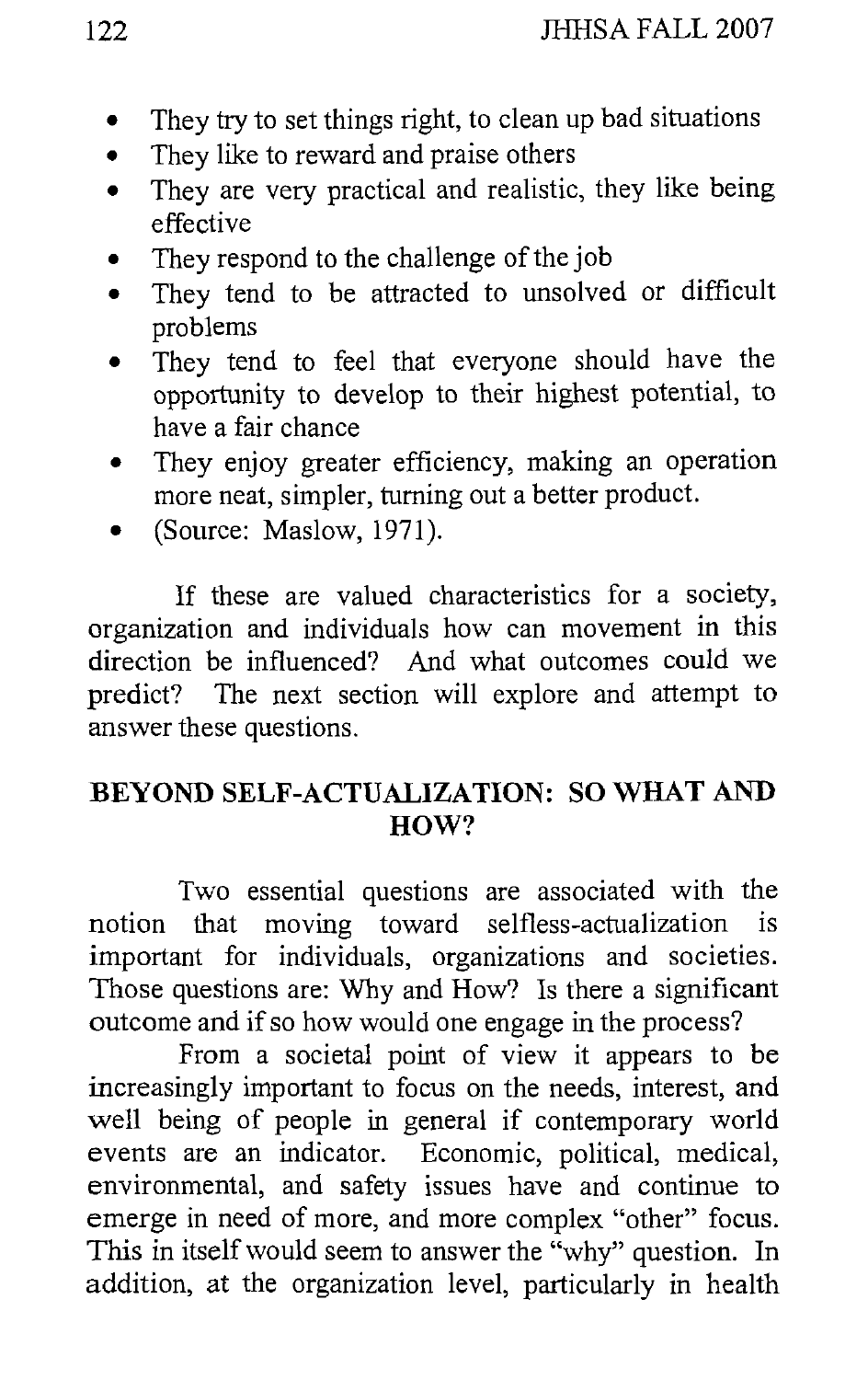delivery settings, we want to attract and retain staff who have or can be encouraged to stay on the selfless journey. Not only does this alignment help create satisfying work but as Maslow indicates it is an important contributor to creativity and delivery of effective service. These traits seem increasingly important in the healthcare environment where the value systems are oriented toward staff who truly care for others and have altruistic intentions.

What can leaders do to provide a stimulus for this development in their communities, organizations and staff? The good news according to Maslow is that everyone can move "beyond self-actualization." He writes, "If everyone does not, it is because something has happened to gum up the process" (Maslow,  $1971:220$ ). Certainly one starting place is to get clear on the outcomes expected.

The journey beyond self-actualization is ongoing,<br>e and has no particular "road man" Several iterative, and has no particular "road map." approaches based on Maslow's thinking might be helpful. The following are suggestions.

*Educate through art.* Encouraging creative and introspective expressions via artistic outlets has proven to be effective for "turning out better people" according to Maslow. Some healthcare organizations have used artistic<br>expression to manage change purture leaders and expression to manage change, nurture leaders encourage the constructive expression of emotional energy. An example of the latter is a health care network that was acquiring several facilities including a large multi-service hospital, a specialty hospital and several clinics. Changes like this bring "hopes and concerns" to all parties involved. To acknowledge these dynamics the network's senior leadership brought together all mid- level and senior leaders (about 120 people) with the intent to explore, surface and encourage expression of these feelings. Small groups representing each facilities' leaders were asked to express their feelings about this impending change by<br>drawing representative pictures on large pieces of drawing representative pictures on large pieces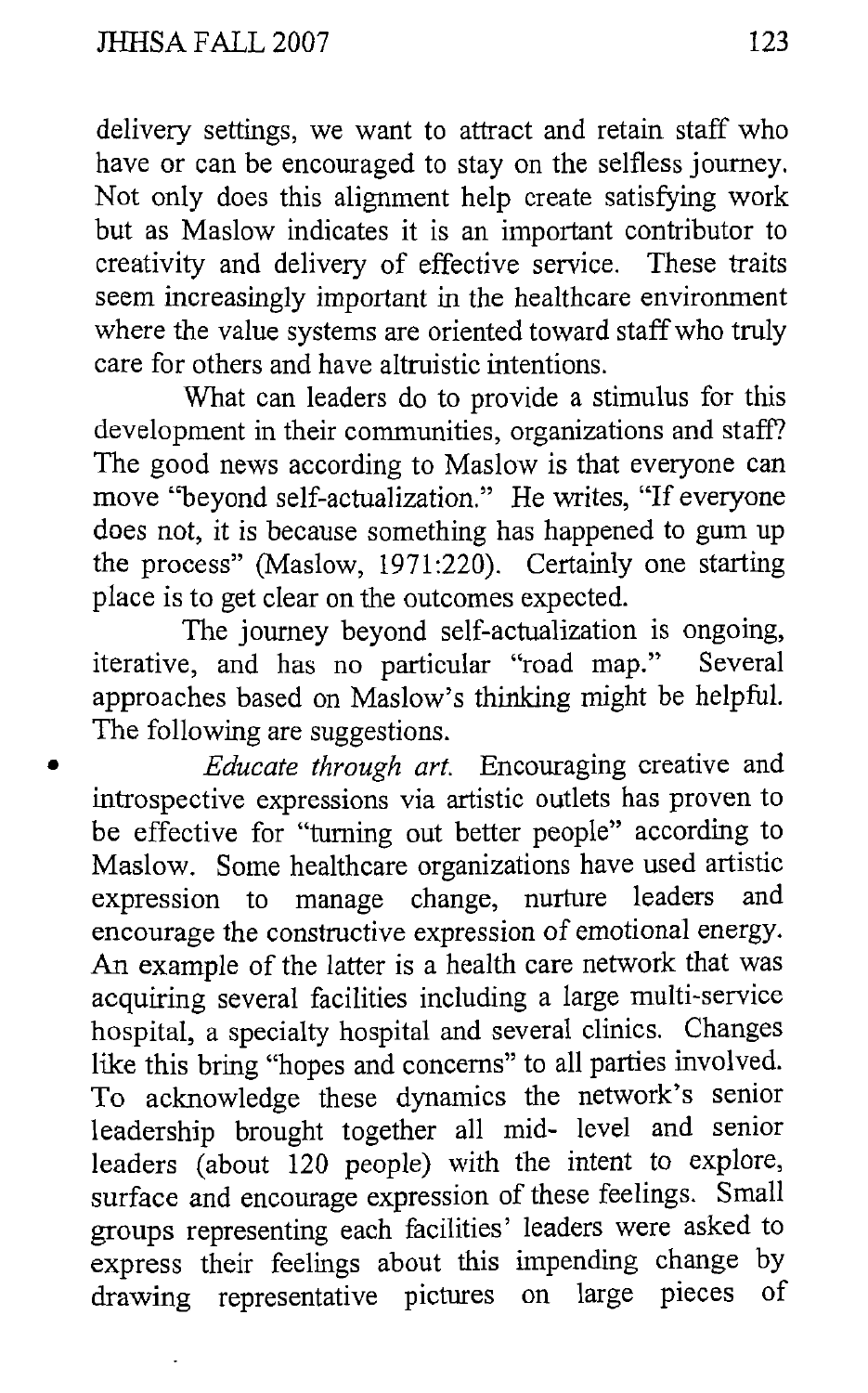newsprint. The ensuing discussion proved constructive, at times humorous, and effective in creating positive working relationships.

**e** *Understand how to think in, work and manage polarities.* Avoiding either/or thinking encourages inclusive and creative solutions. Barry Johnson (1996) provides useful explanations and applications of this concept. A theme in Johnson's work on polarity A theme in Johnson's work on polarity management is that there is typically no one correct solution to complex problems. By thinking that there is a "silver bullet" we foreclose on opportunities and creative alternatives. In fact "polar" opposite solutions may both be correct, helpful and need to be managed over time. Flat v. layered organizational designs, self-managed v. autocratic authority structures, and process v. outcomes measures of health care delivery are all examples of polarities that need to be managed rather than chosen from.

*Provide structures for, encouragement of and a culture that stimulates individuality, autonomy and initiative.* Frederick Herzberg is referenced by Maslow for his organizational research and applications of this practice. Herzberg's article on employee motivation is an excellent review of this subject (Herzberg, 1968). He suggests that features of job design such as levels of responsibility, autonomy, decision making authority, and opportunities for growth produce intrinsic motivation, satisfaction and expressions of creativity and individuality.

*Engage in dialogues on ethics.* This is an ongoing and increasingly complex territory in healthcare i.e. the genome project. Maslow reports that people who develop to the "farther reaches of human nature" are very good perceivers of reality and truth, and also that they are generally unconfused about right and wrong, and make ethical decisions more quickly and more surely than people who have not reached this level of development (Maslow, 1971). Certainly leaders, particularly in the health services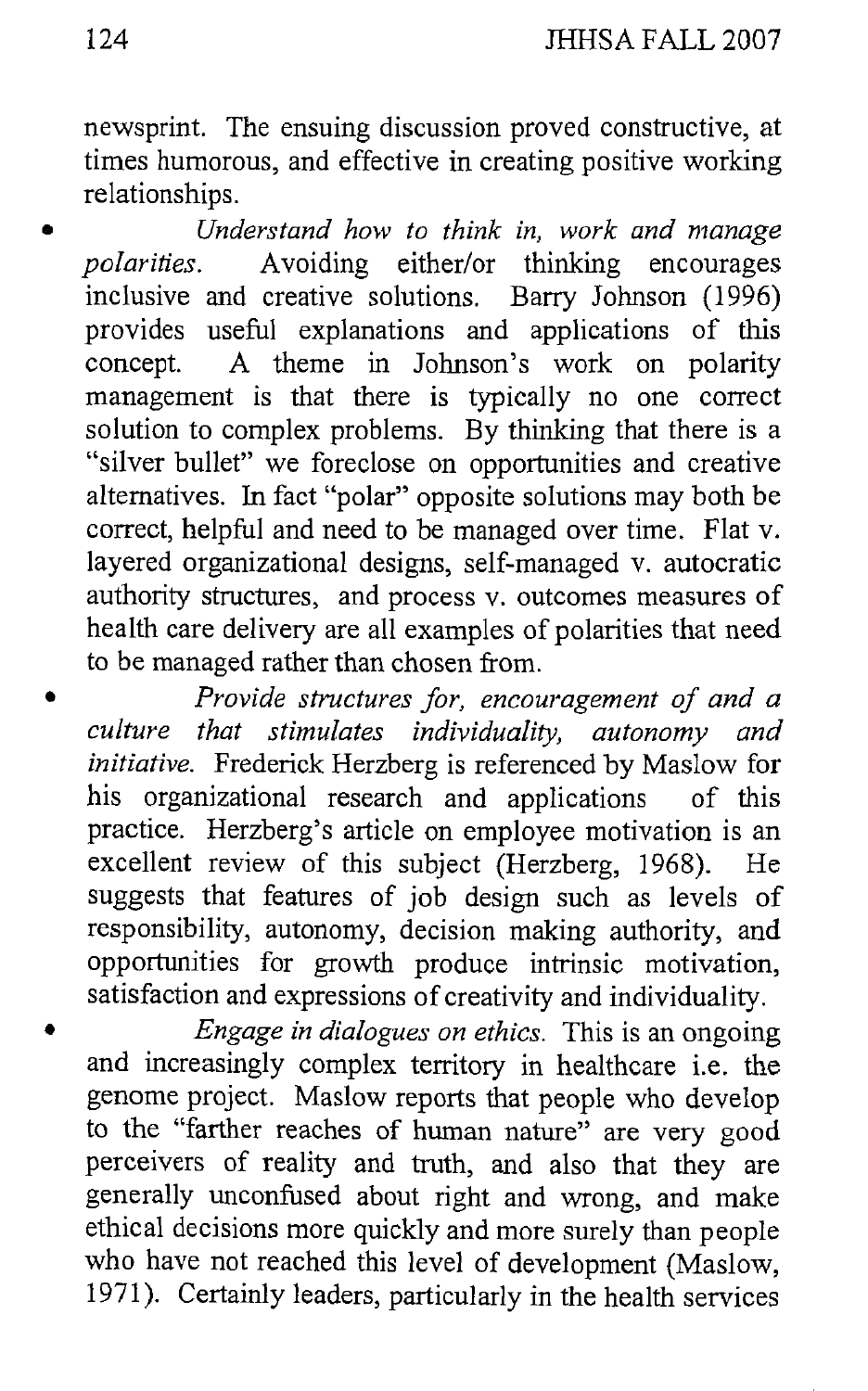arena, are busy! But scheduling opportunities to explore ethical issues, participating on ethics committees, or providing ethics education to leaders would all be useful. Possibly more to the point would be to make ethical considerations part of the virtual decision making process as part of the routine of work life.

*Provide opportunities for dialogues on spirituality and its relationship to work.* The notion that spirituality in the broadest sense is at the core of finding meaning in life and work is an important part of Maslow's thinking. One health care organization has tried to encourage  $health$  care organization has tried to introspection, expression and encouragement of the link between spirituality and work satisfaction by surveying staff on the subject, holding dialogue groups, and assessing organizational impact on service, turn over and attendance.

**<sup>D</sup>***Practice sense- making, invention, connectiveness.* For example explore the work of Karl Weick on the skills needed to apply this concept (Weick, 1998). According to Weick sense-making is an attempt to reduce multiple meanings (equivocally) and handle reduce multiple meanings (equivocally) and complex informational data used by people in an organization. A detailed and constructive discussion of sense-making is found in Weick's article "Prepare Your Organization to Fight Fires" (Weick,1996). In this article Weick recounts the tragic attempts by a group of "smoke jumpers" to extinguish a forest fire in the mountains of Montana. Spontaneous cooperation, improvisation, resilience and creating fluid role systems are all skills, Weick concludes, that are "life saving" in environments of constant and/or sudden change.

**a** *Be keenly aware of and accept reality, be candid and genuine in a nonreactive way.* Daniel Goleman's writing and application suggestions on this subject are particularly useful (Goleman, 1998). Goleman is probably best known for his work on emotional intelligence. In short emotional intelligence helps people understand and control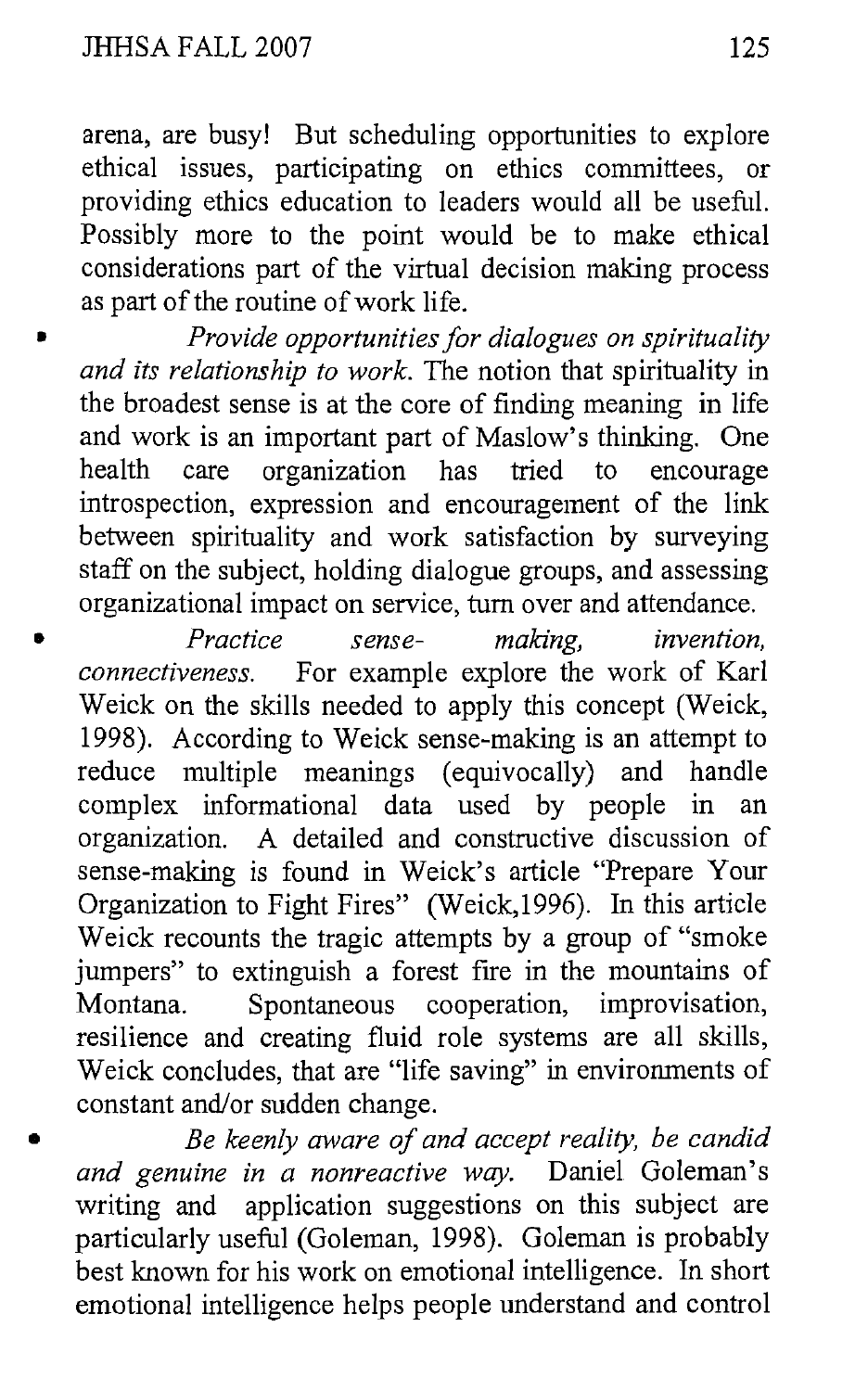their emotional systems and develop empathy toward others.. According to Goleman emotional intelligence is based on developing competence in self-awareness, self-<br>regulation, motivation, empathy and social skills. regulation, motivation, Experience has demonstrated that these are skills that can be developed in everyone. Education, coaching, providing 360 feedback and mentoring are alternatives for influencing this development.

*Be a role model.* For example research by Burke has demonstrated that healthcare executives are likely to have reached the higher levels of Maslow's model (Burke, 1989). These leaders should be visible to staff, communicate their values, mentor others, and demonstrate their commitment to social issues.

*Be aware of stage dependency as espoused in Maslow's theory and the inzportance of satisfiing precursor stages.* Trying to encourage higher level stage attainment without fulfilling lower level needs would at best be fruitless and possibly counterproductive according to Maslow. His is a developmental model and as such each need level serves as a foundation for the next.

#### **CONCLUSION**

Self-actualization may be commonly misunderstood as a focus on self and as the last level of Maslow's hierarchy. This article is an amplification and afirmation of what it appears Maslow intended. That is, movement from self to other. Maslow expanded on self-actualization to "beyond self-actualization" in his 1971 book. In this sense to be self-actualized is to move beyond the self. Work published after his death makes it clear that Maslow intended to use his expanded research to emphasize this point.

This meaning is increasingly important in a world that is more interconnected and interdependent and thus in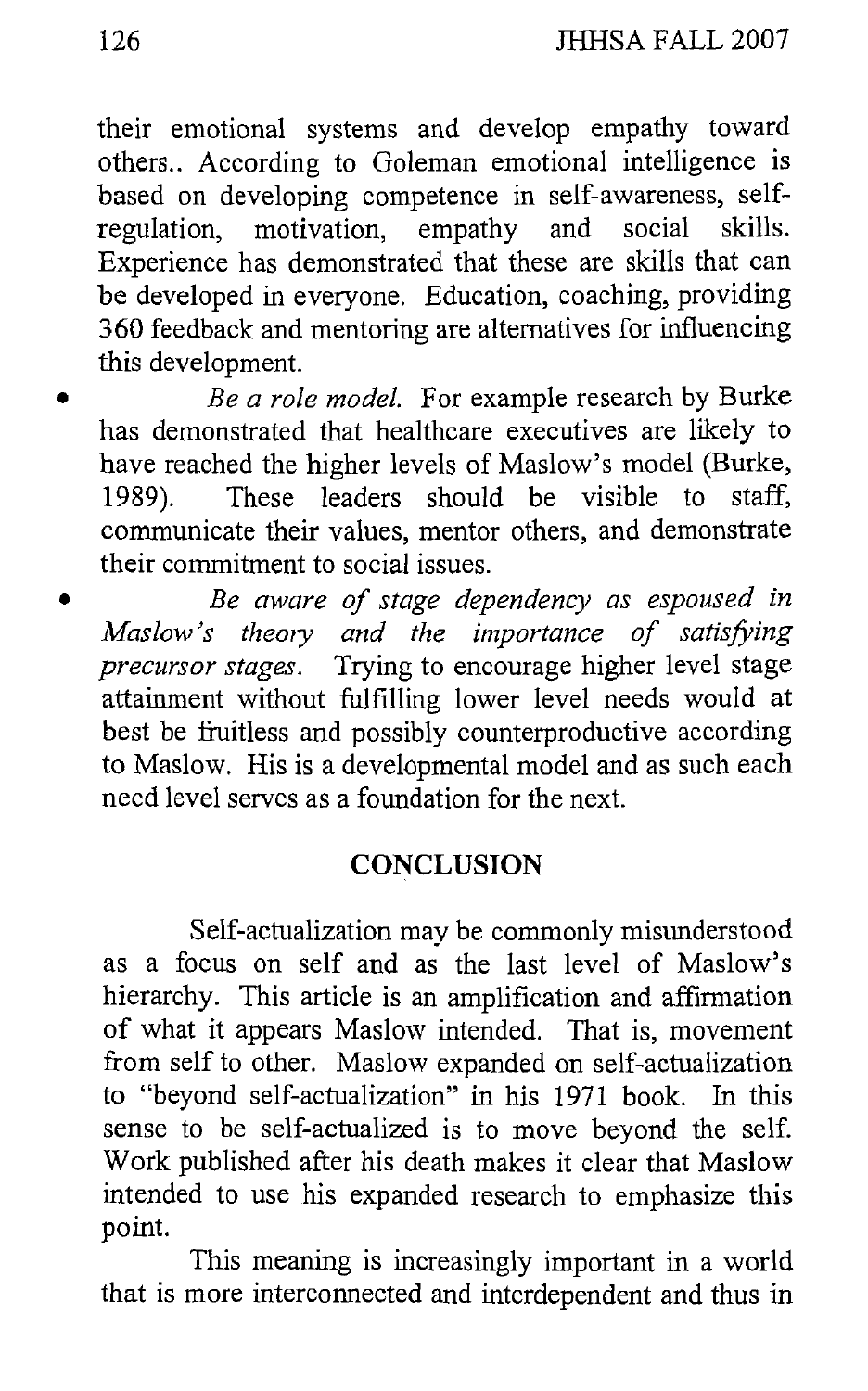need of strategic cooperation rather than strategic selfinterest. This is true in the economic, political, safety and especially health arenas. Giving thought and action to Maslow's message may be more timely than ever.

Further exploration of the topic and sharing others's experiences, thoughts and research would be very pertinent and helpful.

#### **REFERENCES**

- Burke, G. (1989). Understanding the Dynamic Role of the Hospital Executive: The View Is Better From the Top. *Hospital and Health Services Administration.*
- Deming, W. E. (1986). *Out* of *the Crisis.* Cambridge, Mass: MIT.
- Erikson, E. and Erikson, J. (1987). *The Life Cycle Completed.* New York: *W.* W. Norton and Co.
- Goleman, D. (1998). *Working With Emotional Intelligence.* New York: Bantam Books.
- Herzberg, H. (1968). One More Time How Do You Motivate Employees? *Haward Business Review.*  January-February.
- Johnson, B. (1966). *Polarity Management: Identifying and Managing Unsolvable Problems. Amherst: HRD* Press.
- Maslow, A.H. (1943). A Theory of Human Motivation. *Psychological Review.* 50:370-396.
- Maslow, A.H. (1971). *The Farther Reaches of Human Nature.* New York: Viking Press.